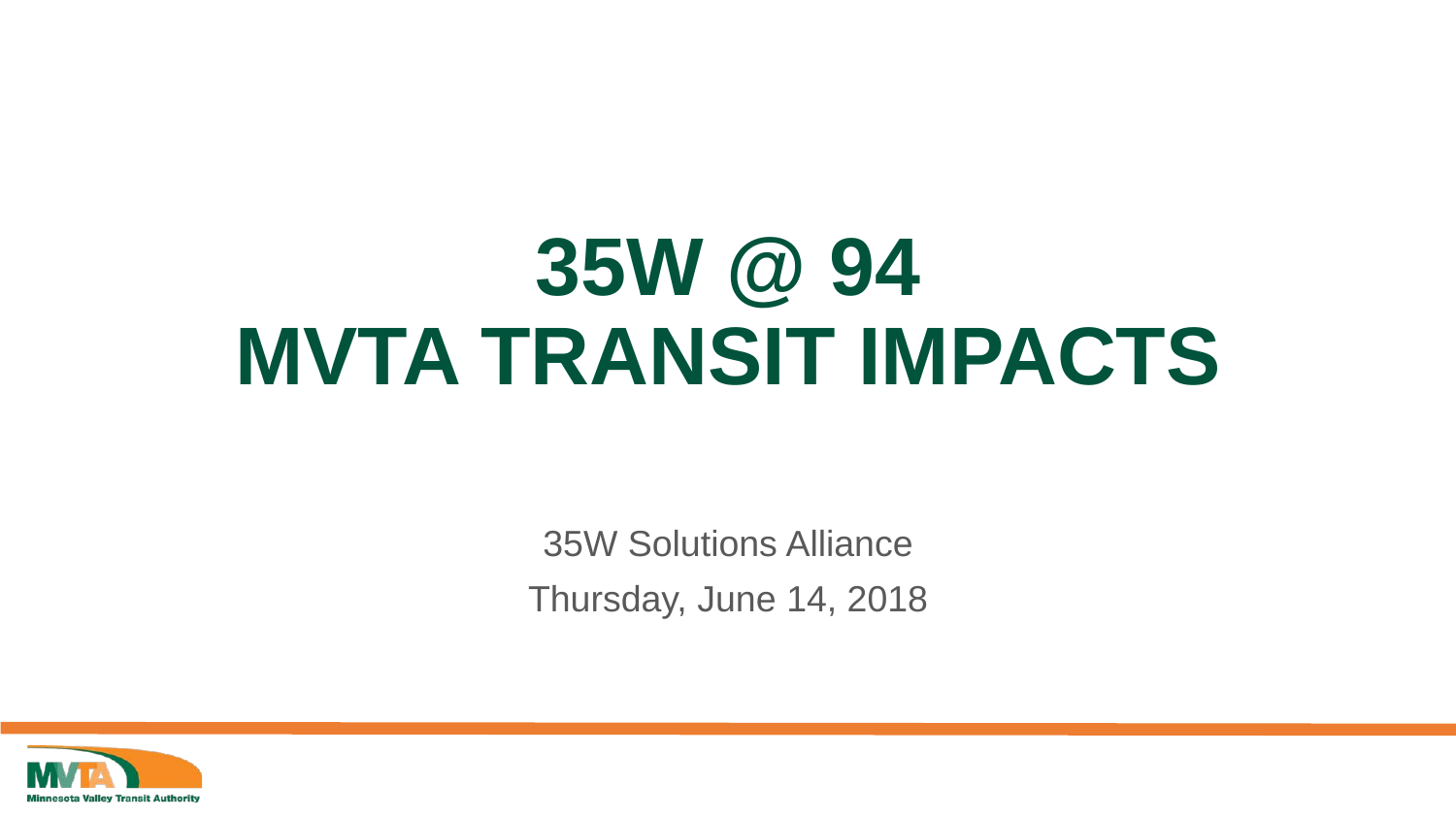#### **Minnesota Valley Transit Authority**

Local and Express Bus Transit serving the South Metro Destinations include: Downtown Minneapolis, St. Paul, University of Minnesota, Mall of America, Minnesota Zoo, Burnsville Center, Ridges Hospital, Downtown Prior Lake & Shakopee and more...



- Founded in 1990
- 2<sup>nd</sup> largest public transit provider in MN
- 10,500+ daily boardings
- 22,500+ miles daily
- 164 buses
- 32 routes
- 14 facilities
- 340 daily Minneapolis trips



Free Wi-Fi • Real-Time "Where's my Bus?" Tracking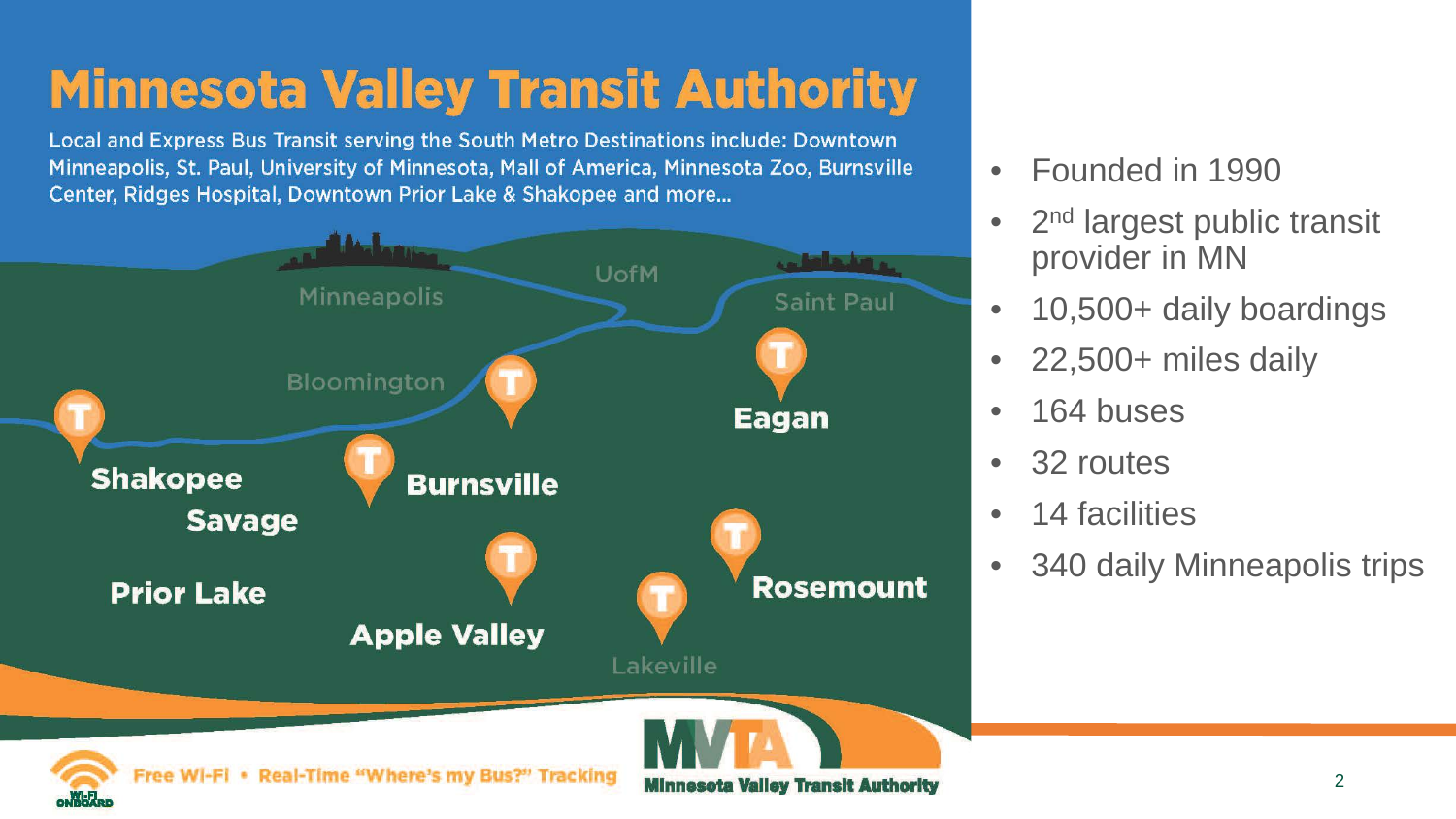#### MVTA Routes

17 express 11 local 3 flex/shuttle 1 BRT



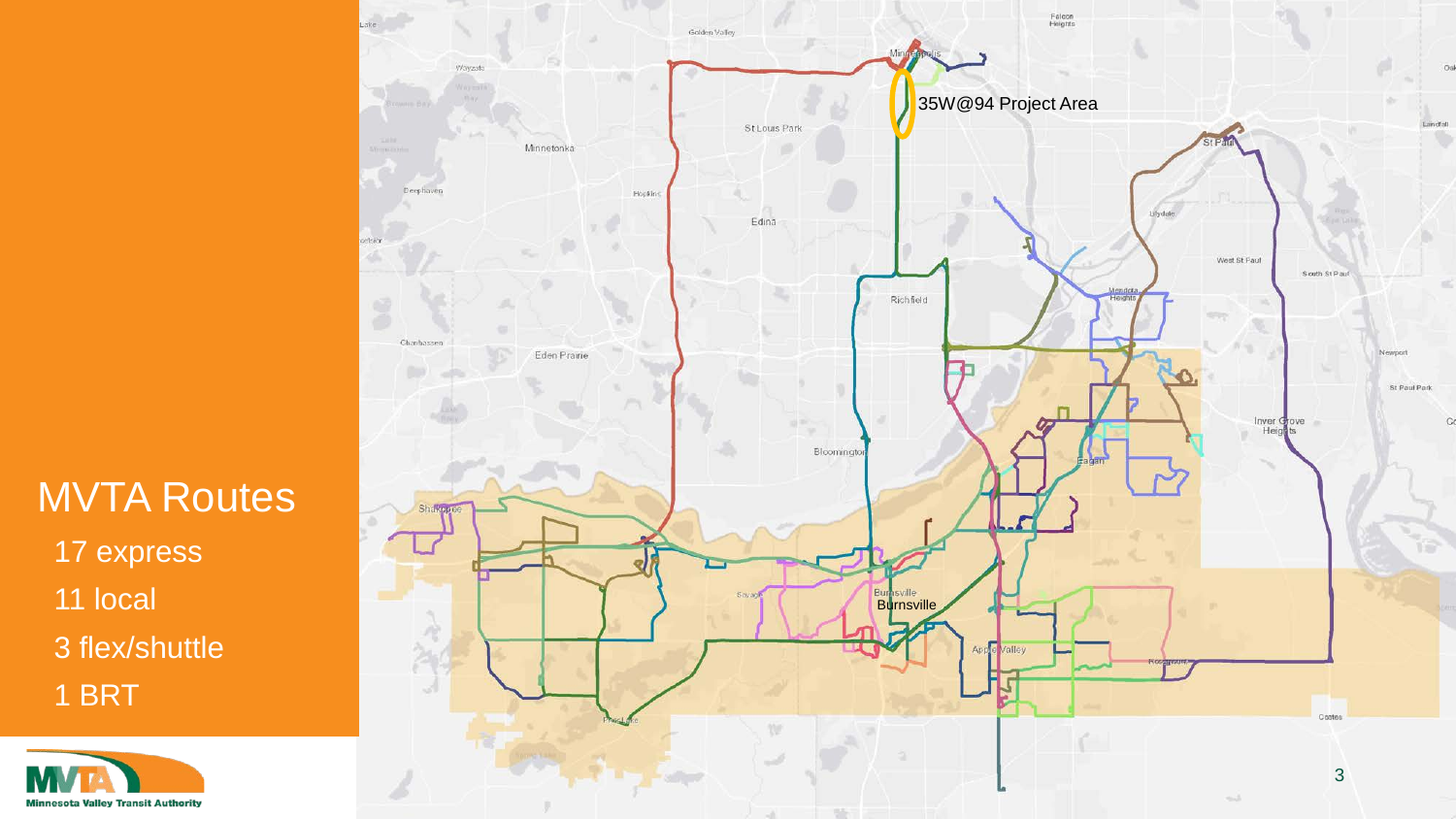# **MVTA PRIORITIES**

- Maintain existing service & trip times
- Flexible detour routing (I-35W, Hiawatha, I-35E, I-394)
	- Add vehicles by extending retirement
		- Engage riders & community
	- Add recovery time to express services
- Add capacity to existing Route 460 (Burnsville-Minneapolis) trips
	- Add new Route 416 (Eagan-46<sup>th</sup> Street LRT)

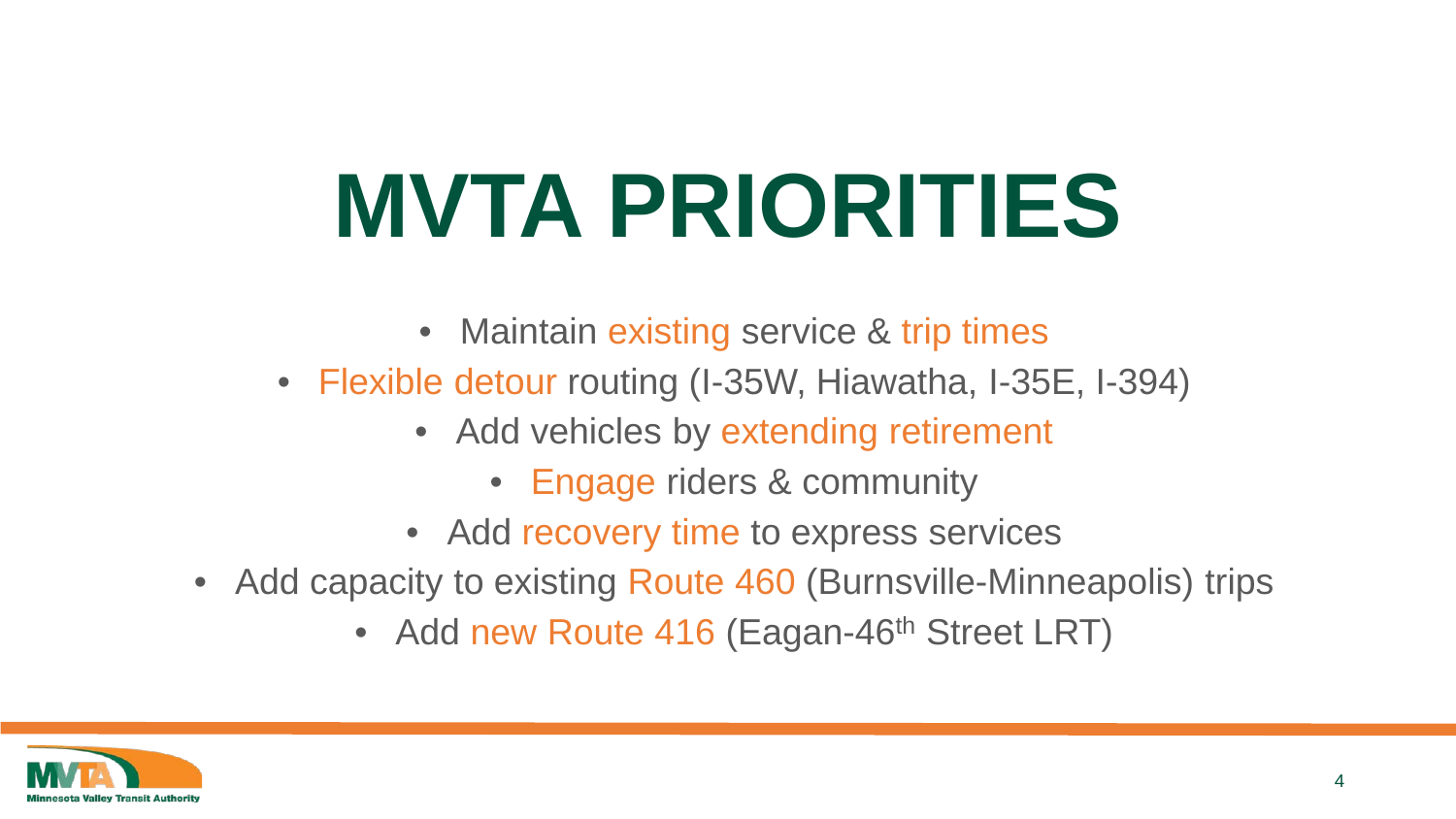#### **ROUTE 460 EXTENSION**



- Select trips extended from Burnsville Transit Station to Heart of the City during peak
- Increases parking options
- Alleviates overcrowding at Burnsville Transit Station
- Takes advantage of existing trips with capacity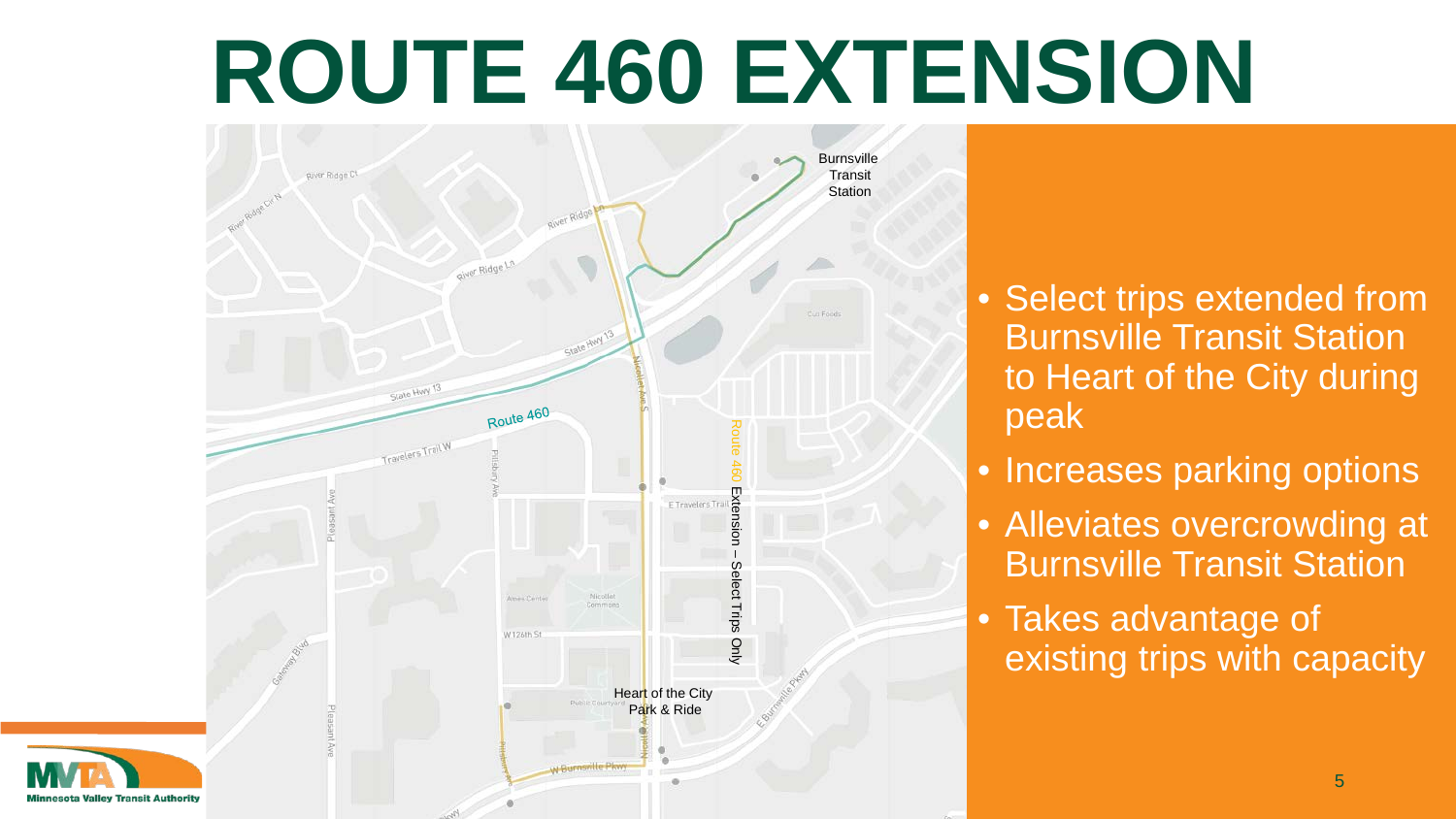#### **ROUTE 416 (EAGAN-46TH LRT)**



- Weekday service direct between Eagan Transit Station and 46<sup>th</sup> Street LRT
- Approx. 6 am to 7pm
- Every 30 minutes peak and 60 minutes off-peak
- More reliable corridor
- Timed transfers via LRT to Minneapolis and A Line to St. Paul
- Offers option to avoid congestion at 35W/35E split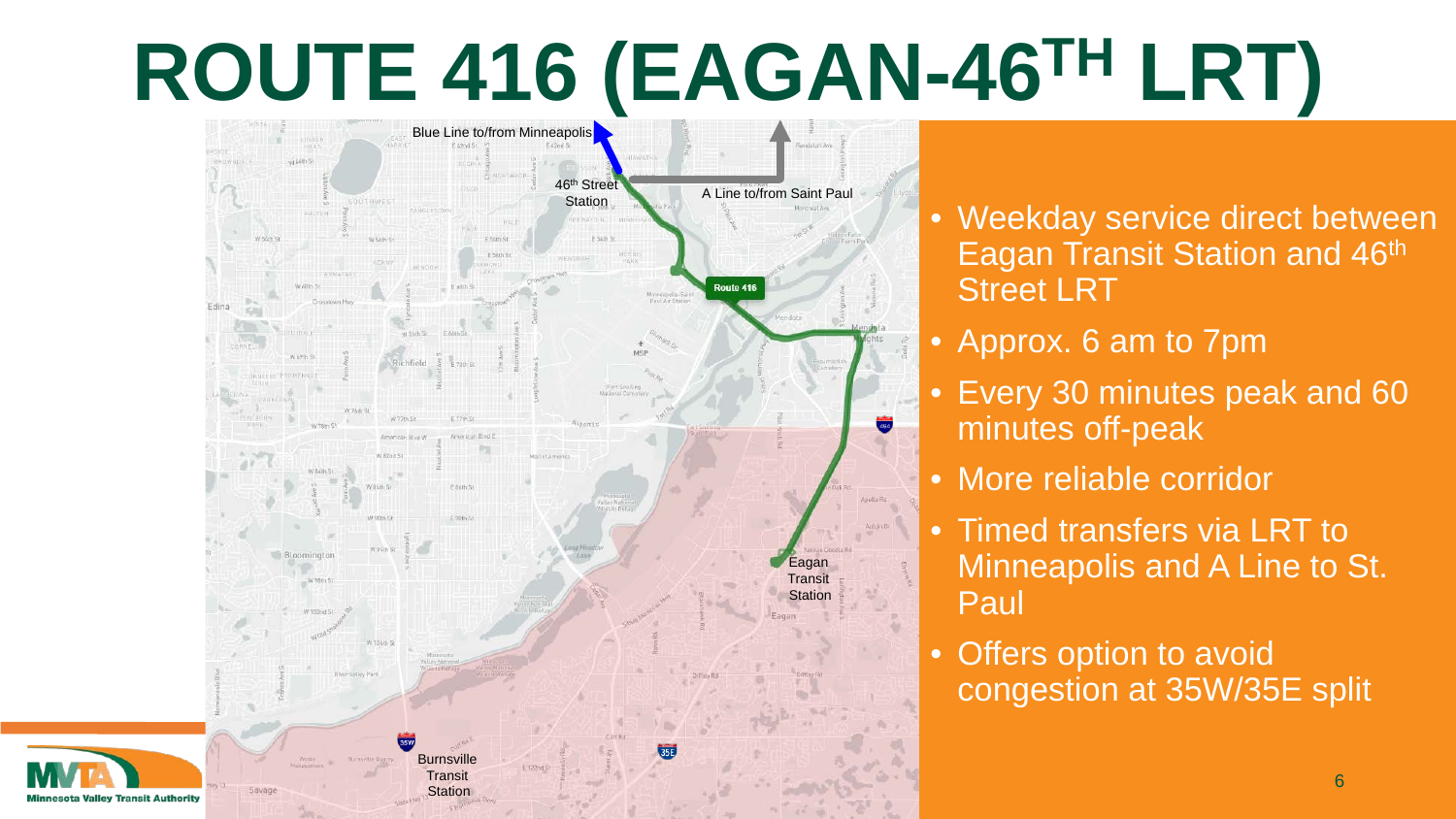## **OUTREACH**

- Customer Appreciation week of June 4th
- Take the bus!
- Begin planning transportation alternatives early
- Consider adjusting work hours
- Work remotely one day a week
- Consider connecting at MOA or Blue Line LRT
- Sign up for MVTA Route Alerts (mvta.com/route-alerts)
- Receive alerts from MnDOT (dot.state.mn.us/35w94)
- Contact MVTA Customer Service with trip planning questions (952-882-7500)



#### **CUT DOWN ON THE STRESS OF 35W CONSTRUCTION BY LETTING MVTA** DRIVE YOU DOWNTOWN AND BACK.

The I-35W Downtown to Crosstown construction project will have a major impact on all road traffic beginning in 2018. Many routes will be detoured off 35W onto neighborhood streets and will experience significant construction delays.

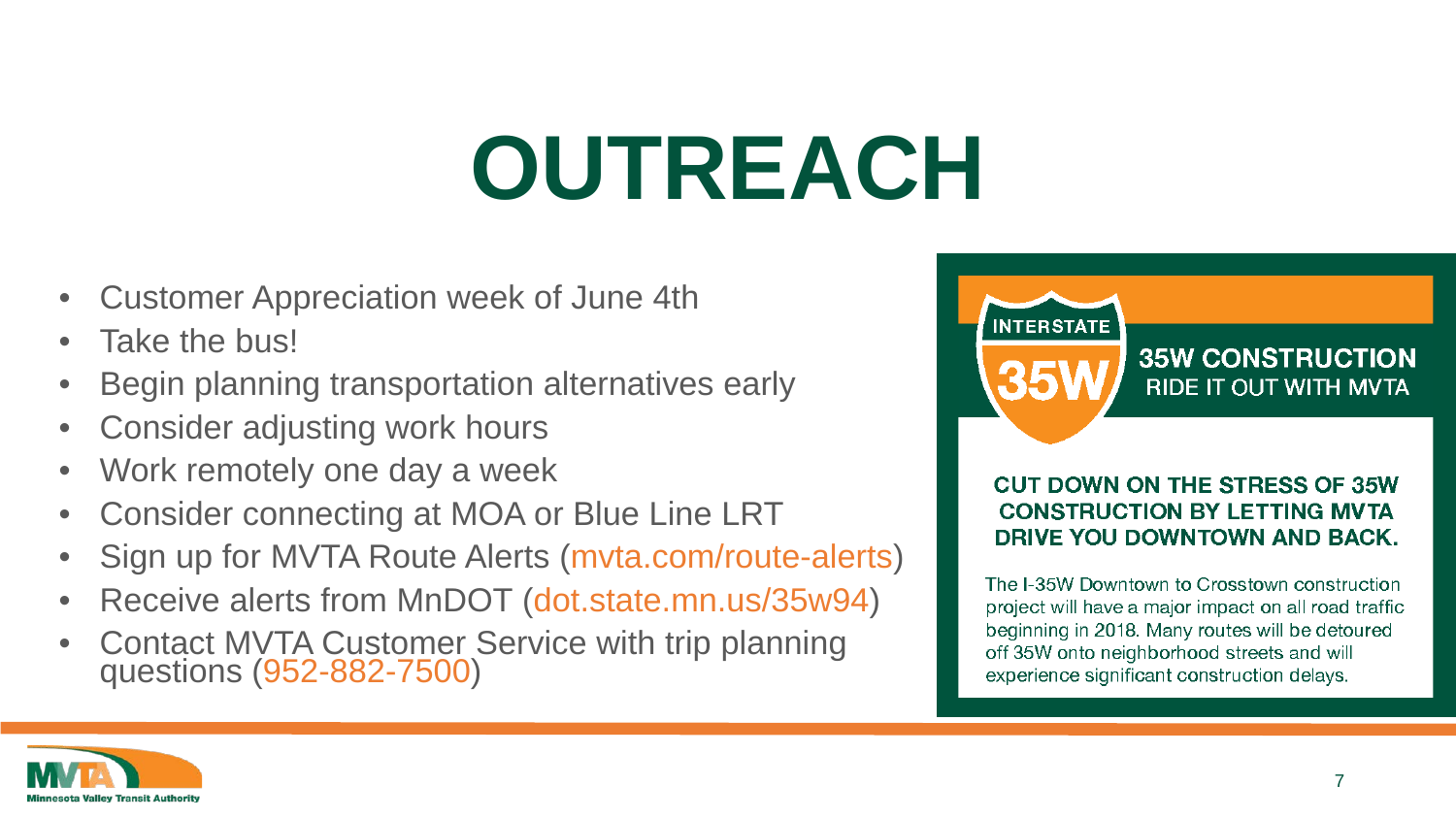

If my Transa Authority

Minercota Valley Transit Authors

AVR

**MVTA** 

**Our Riders** 

Let us<br>drive you.